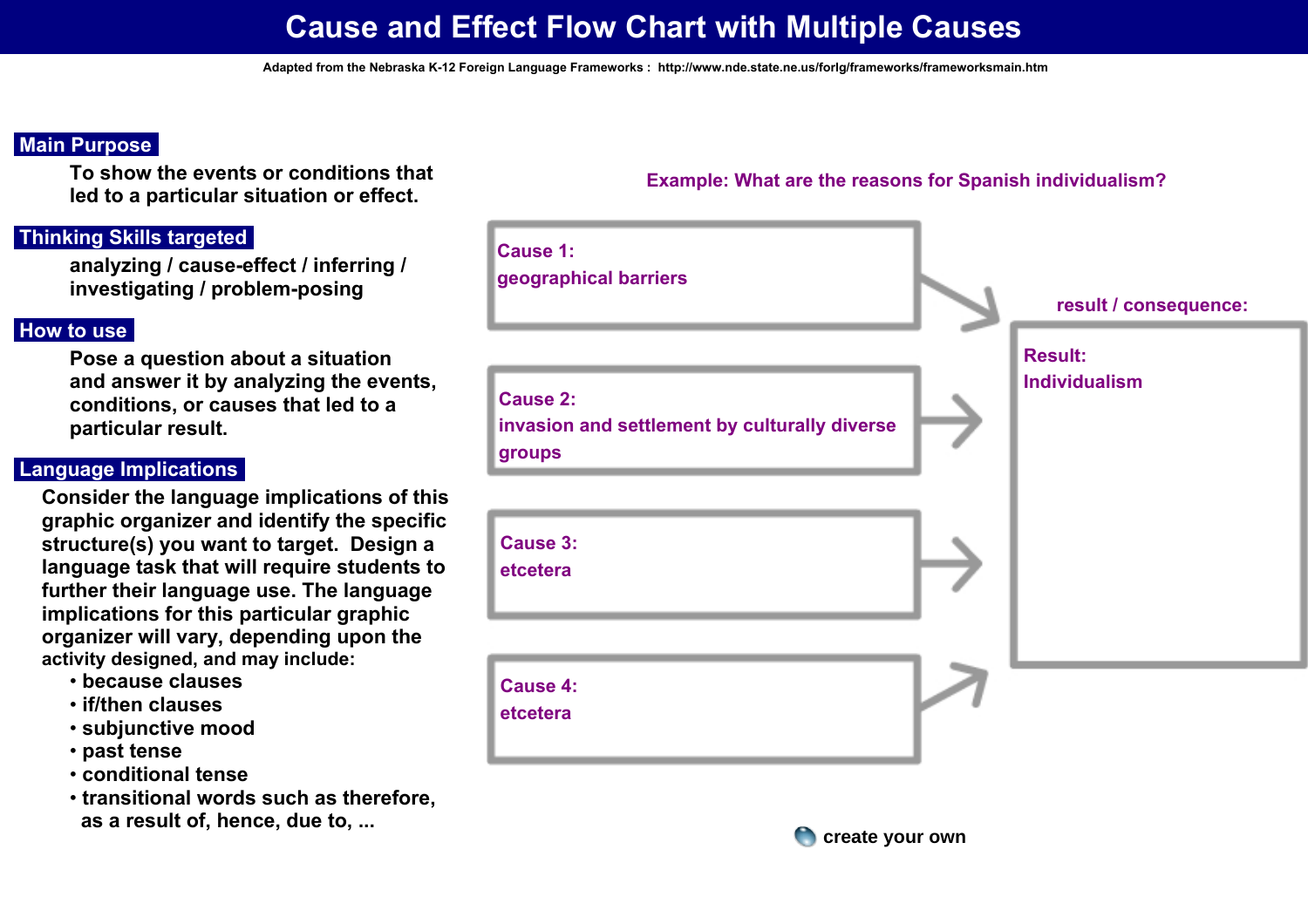| Purpose:                      |  |                       |
|-------------------------------|--|-----------------------|
| Directions to Students:       |  |                       |
| <b>Cause:</b>                 |  |                       |
|                               |  | result / consequence: |
|                               |  |                       |
| <b>Cause:</b>                 |  |                       |
|                               |  |                       |
|                               |  |                       |
|                               |  |                       |
| <b>Cause:</b>                 |  |                       |
|                               |  |                       |
|                               |  |                       |
| <b>Cause:</b>                 |  |                       |
|                               |  |                       |
|                               |  |                       |
| Target Language Structure(s): |  |                       |
|                               |  |                       |